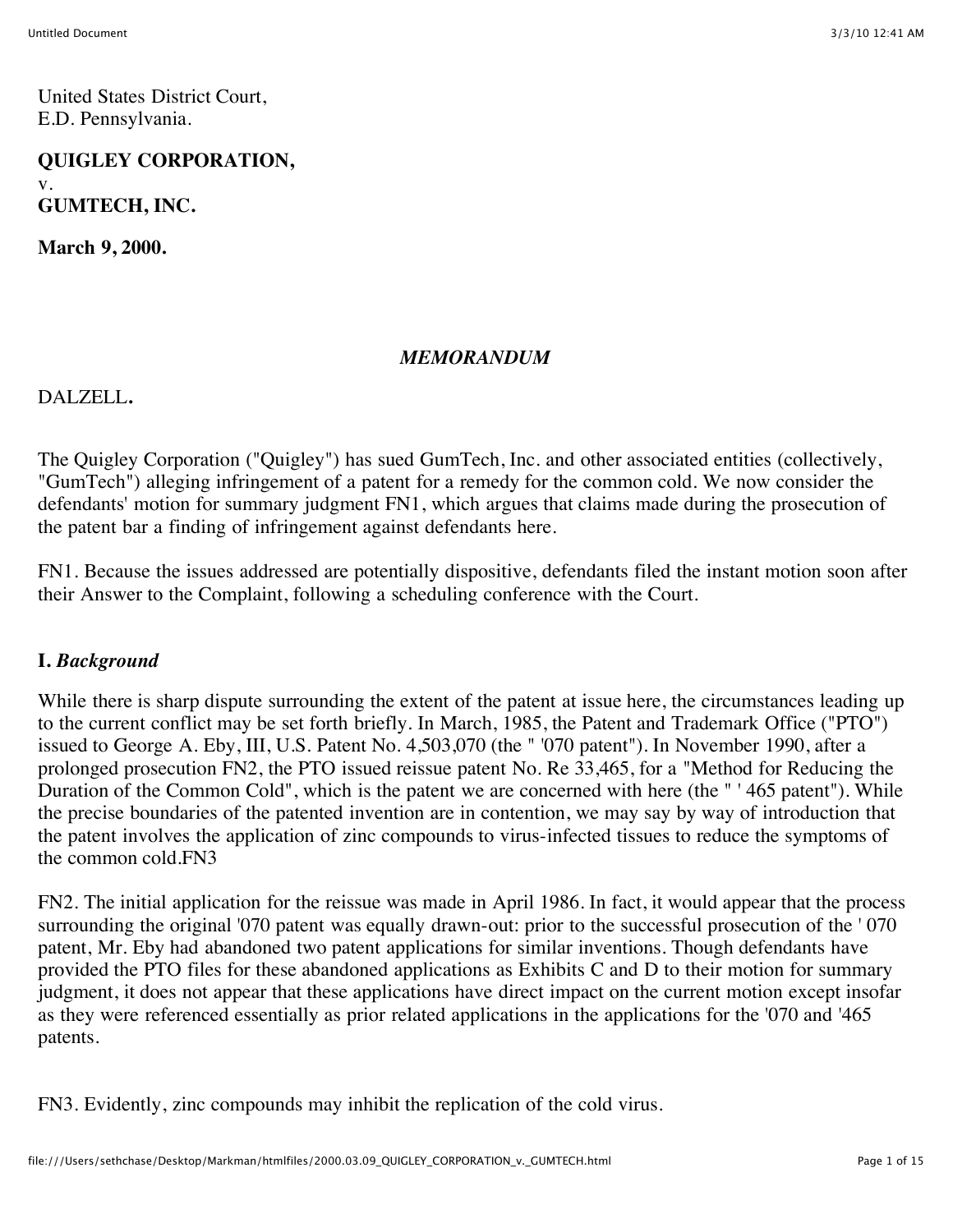In the Fall of 1996, Mr. Eby licensed the '465 patent to Quigley, under the terms of which license Quigley is the sole distributor of cold remedy products falling under that patent.FN4 Quigley now markets a group of products using the patent, under the trademark "COLD-EEZE". These products are evidently all applied to the mouth in, for example, the forms of lozenges or chewing gum. GumTech also manufactures a product intended to relieve the symptoms of the common cold, under the trade name of ZICAM. ZICAM is a "nasal gel" containing "zincum gluconium" as its active ingredient, which is administered into the nose by the means of a nasal pump. *See* Ex. B, Pl.'s Brief in Opp'n to Defs.' Mot. for Summ J., ZICAM Packaging and **Instructions** 

FN4. In accord with the various defenses asserted in the Answer, GumTech avers that Quigley's ownership of the patent and the validity of the patent, among other facts, remain in dispute, but defendant has, for the purposes of its motion, assumed these in the favor of the plaintiffs since they are not material to this motion. We will do the same.

Quigley has sued GumTech for patent infringement, claiming that ZICAM is covered by one or more of the claims in the '465 patent. Following our initial scheduling conference, GumTech filed the instant motion as a means of allowing us immediately to resolve its affirmative defense that the arguments Mr. Eby made to the Patent Office during the prosecution of the '465 patent FN5 estop a finding that ZICAM infringes that patent.FN6

FN5. As well as the precursor '070 patent.

FN6. This was asserted as GumTech's First Affirmative Defense in the Answer, *see* Ans. para.para. 24-49.

## **II.** *Analysis*FN7

FN7. A summary judgment motion should only be granted if we conclude that "there is no genuine issue as to any material fact and that the moving party is entitled to judgment as a matter of law," Fed.R .Civ.P. 56(c). In a motion for summary judgment, the moving party bears the burden of proving that no genuine issue of material fact is in dispute, *see* Matsushita Elec. Indus. Co. Ltd. v. Zenith Radio Corp., 475 U.S. 574, 585 n. 10 (1986), and all evidence must be viewed in the light most favorable to the nonmoving party, *see* id. at 587. Once the moving party has carried its initial burden, then the nonmoving party "must come forward with 'specific facts showing there is a genuine issue for trial,' " Matsushita, 475 U.S. at 587 (quoting Fed.R.Civ.P. 56(e)) (emphasis omitted); *see also* Celotex Corp. v. Catrett, 477 U.S. 317, 324 (1986) (holding that the nonmoving party must go beyond the pleadings to show that there is a genuine issue for trial).

The mere existence of some evidence in support of the nonmoving party will not be sufficient for denial of a motion for summary judgment; there must be enough evidence to enable a jury reasonably to find for the nonmoving party on that issue, *see* Anderson v. Liberty Lobby, Inc., 477 U.S. 242, 249 (1986). However, we must "view the underlying facts and all reasonable inferences therefrom in the light most favorable to the party opposing the motion." Pennsylvania Coal Ass'n v. Babbitt, 63 F.3d 231, 236 (3d Cir.1995). **A.** *Pertinent Patent Law Standards*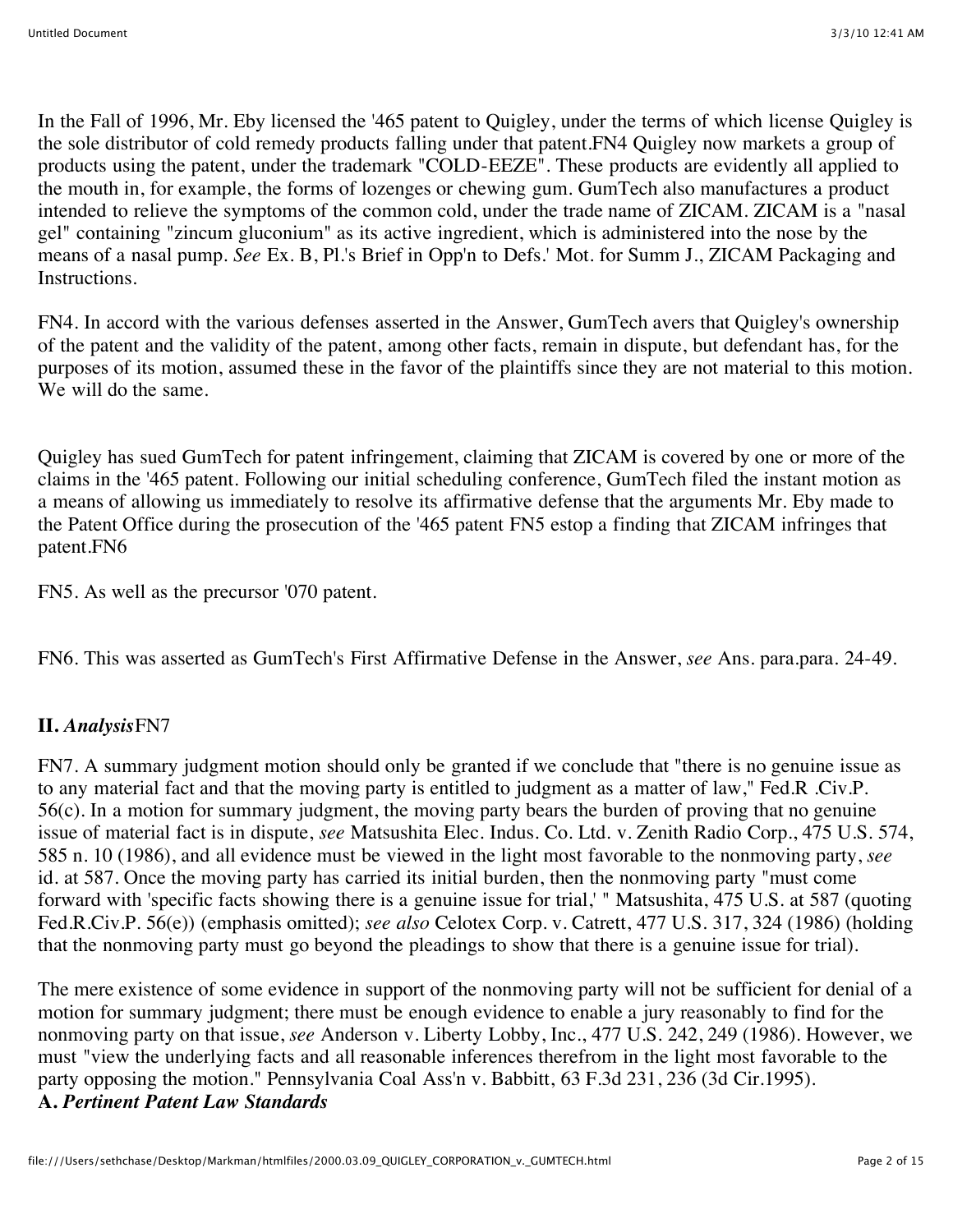The parties' arguments invoke a number of distinct legal standards. It will aid the analysis to outline these standards at the outset.

# **1.** *Literal Patent Infringement*

"To prove literal infringement, the patentee must show that the accused device contains every limitation in the asserted claims. If even one limitation is missing or not met as claimed, there is no literal infringement." Elkay Mfg. Co. v. EBCO Mfg. Co., 192 F.3d 973, 980 (Fed.Cir.1999) (quoting Mas-Hamilton Group v. LaGard, Inc., 156 F.3d 1206, 1211 (Fed.Cir.1998)). "An infringement analysis entails two steps. The first step is determining the meaning and scope of the patent claims asserted to be infringed.... The second step is comparing the properly construed claims to the device accused of infringing." Markman v. Westview Instruments, Inc., 52 F.3d 967, 976 (Fed.Cir.1995) (citation omitted). With respect to the first step, "the court has the power and obligation to construe as a matter of law the meaning of language used in the patent claim. As such, a patent covers the invention or inventions which the court, in construing its provisions, decides that it describes and claims." Markman, 52 F.3d at 979 (internal quotation marks omitted).FN8 Therefore, to the extent that the dispute here "turns solely on the legal question of the proper construction of the claims," it is amenable to summary judgment. Mantech Envtl. Corp. v. Hudson Envtl. Servs., Inc., 152 F.3d 1368, 1371 (Fed.Cir.1998).FN9

FN8. *Markman's* holding that claim construction was a matter for the court to decide, rather than for the jury, resolved prior inconsistencies in the Federal Circuit's jurisprudence, *see* Markman, 52 F.3d at 979, and was affirmed by the Supreme Court, *see* Markman v. Westview Instruments, Inc., 517 U.S. 370, 116 S.Ct. 1384 (1996).

FN9. Of course, to the extent that once we have completed the claim construction there are still factual issues outstanding, then the standards for summary judgment discussed in note 7 will come into play. That is, even after we determine, as a matter of law, what it is that the '465 patent covers, we still need to answer the question of the existence of disputed issues of material fact as to whether ZICAM in fact infringes.

In ascertaining the meaning of claims, we may consider the claims, the specification, and the prosecution history from the patent record itself. This "intrinsic" evidence is the most "significant source of the legally operative meaning of disputed claim language." Vitronics Corp. v. Conceptronic, Inc., 90 F.3d 1576, 1582 (Fed.Cir.1996). In addition, we may in some circumstances consider "extrinsic" evidence, such as "expert testimony, including evidence of how those skilled in the art would interpret the claims," Markman, 52 F.3d at 979, as well as dictionaries and learned treatises, *see* id. at 980-81. We now detail further the use of these sources in interpreting claims.

We first look "to the words of the claims themselves, both asserted and nonasserted, to define the scope of the patented invention." Vitronics, 90 F.3d at 1582. Generally, words in the claims are "given their ordinary and customary meaning", though a meaning other than the ordinary one may be used "as long as the special definition of the term is clearly stated in the patent specification or file history." *Id.* (citing Hoechst Celanese Corp. v. BP Chems. Ltd., 78 F.3d. 1575, 1578 (Fed.Cir.1996) and Hormone Research Found., Inc. v. Genentech, Inc ., 904 F.2d 1558, 1562 (Fed.Cir.1990)).

Second, we examine the specification, which contains a "written description of the invention that must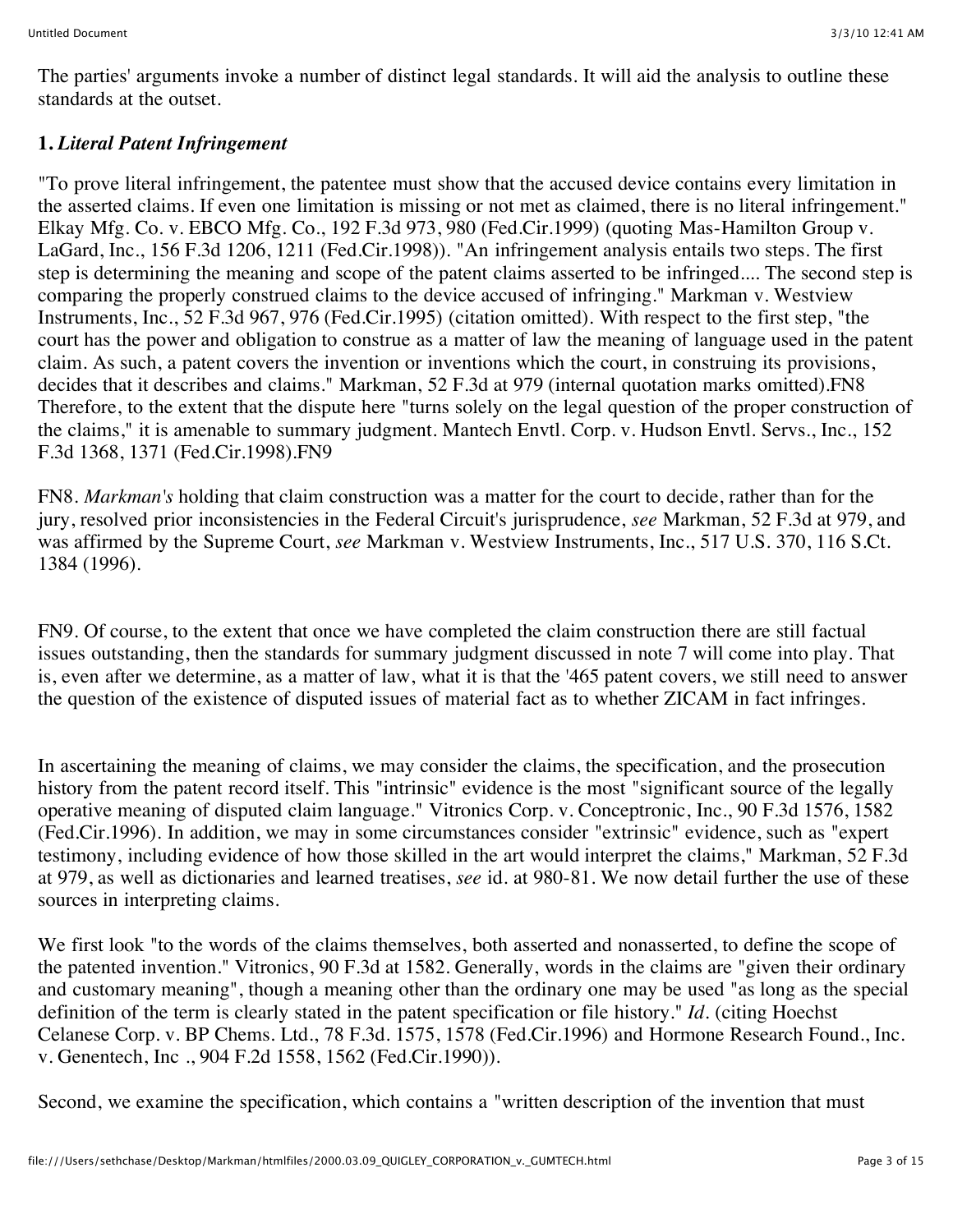enable one of ordinary skill in the art to make and use the invention." Markman, 52 F.3d at 979. Claims are read in light of the specification, of which the claims are a part, *see* Markman, 52 F.3d at 979, and we "review the specification to determine whether the inventor has used any terms in a manner inconsistent with their ordinary meaning. The specification acts as a dictionary when it expressly defines terms used in the claims or when it defines terms by implication." Vitronics, 90 F.3d at 1582. However, "[t]he written description part of the specification itself does not delimit the right to exclude. That is the function and purpose of claims." Markman, 52 F.3d at 980.

Third, we may consider the patent's prosecution history in interpreting the claims, *see* Vitronics, 90 F.3d at 1582; Markman, 52 F.3d at 980 ("The court has broad power to look as a matter of law to the prosecution history of the patent in order to ascertain the true meaning of language used in the patent claims."). The prosecution history is the complete record of proceedings before the PTO, and includes, *inter alia,* express representations the applicant made regarding the scope of the claims. *See* Vitronics, 90 F.3d at 1582. Moreover, we may also consider prior art cited within the history, *see* id. at 1583. On the other hand, "[a]lthough the prosecution history can and should be used to understand the language used in the claims, it too cannot enlarge, diminish, or vary the limitations in the claims." Markman, 52 F.3d at 980 (internal quotation marks omitted).

Finally, "[t]he court may, in its discretion, receive extrinsic evidence in order 'to aid the court in coming to a correct conclusion' as to the 'true meaning of the language employed' in the patent." Markman, 52 F.3d at 980 (quoting Seymour v. Osborne, 78 U.S. (11 Wall.) 516, 546 (1871)). "Extrinsic" evidence is anything outside of the patent and its prosecution history, to include expert and inventor testimony, dictionaries, and learned treatises, and can also be used to help explain scientific principles and to demonstrate the prior art at the time of the invention. *See* Markman, 52 F.3d at 980. Again, however, "[e]xtrinsic evidence is to be used for the court's understanding of the patent, not for the purpose of varying or contradicting the terms of the claims," id. at 981.

## **2.** *The Doctrine of Equivalents*

Under the doctrine of equivalents, "an accused product that does not literally infringe a claim may infringe 'if it performs substantially the same function in substantially the same way to obtain the same result.' " Becton Dickinson & Co. v. C.R. Bard, Inc., 922 F.2d 792, 797 (Fed.Cir.1990) (quoting Graver Tank & Mfg. Co. v. Linde Air Prods. Co., 339 U.S. 605, 608 (1950)). This doctrine "must be applied to individual elements of the claim, not to the invention as a whole" because each element of the claim is "deemed material to defining the scope of the patented invention." Warner-Jenkinson Co. v. Hilton Davis Chem. Co., 117 S.Ct. 1040, 1049 (1997). "Whether an element of the accused device is equivalent to a claim limitation depends on 'whether the substitute element matches the function, way, and result of the claimed element, or whether the substitute element plays a role substantially different from the claimed element.' " Tronzo v. Biomet, Inc., 156 F.3d 1154, 1160 (Fed.Cir.1998) (quoting Warner-Jenkinson, 117 S.Ct. at 1054). Infringement under the doctrine of equivalents is a question of fact, and thus is for the jury, but there are several legal limitations on the doctrine that remain within the court's province. *See* K-2 Corp. v. Salomon S.A., 191 F.3d 1356, 1366 (Fed.Cir.1999).FN10

FN10. The doctrine of equivalents "exists in some tension with other core tenets of patent law, perhaps most notably the requirement that the patentee particularly point out and distinctly claim the subject matter which the applicant regards as his invention," and for this reason the doctrine is subject to legal limitations. K-2 Corp., 191 F.3d at 1366 (quoting 35 U.S.C. s. 112 para. 2).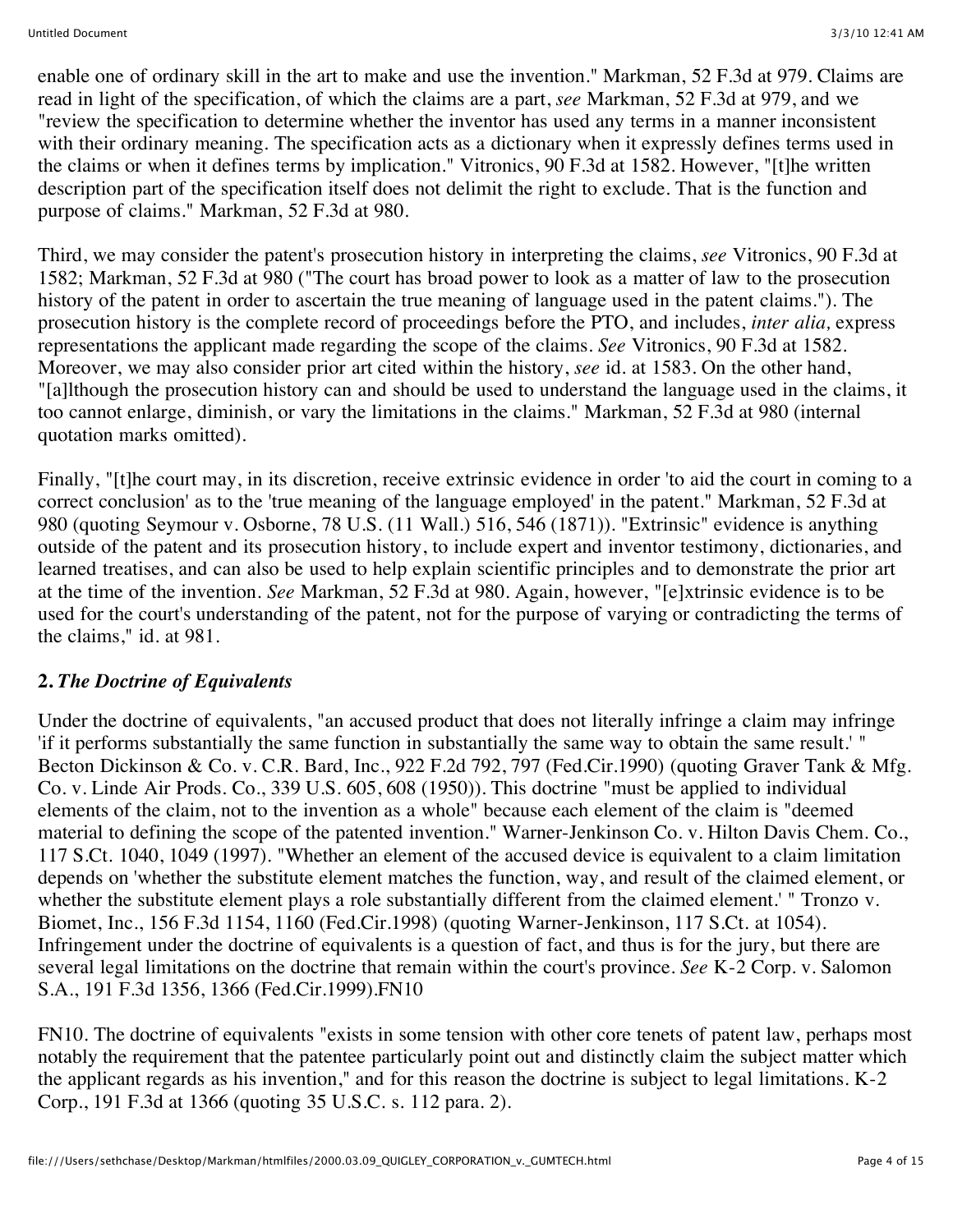The first conceptual limitation to which the doctrine of equivalents is subject is exactly that the doctrine is indeed limited. The doctrine "cannot allow a patent claim to encompass subject matter that could not have been patented; nor can it be used to ignore the actual language of the patent." K-2 Corp., 191 F .3d at 1367. Thus, for example, the doctrine of equivalents cannot allow a patent to expand to include things in the prior art or obvious variations of the prior art, nor can the doctrine "vitiate an element from the claim in its entirety," since each element is material to the extent of the claim. *Id.*

"The second conceptual limitation on the doctrine of equivalents is the idea that the patentee may not use the doctrine to recover subject matter that has been surrendered." *Id.* Thus, if the prosecution history shows that the inventor relinquished subject matter by amendment or argument, this subject matter cannot be brought back into the patent through the doctrine of equivalents, *see id.*FN11 With respect to this, particular subject matter that is disclosed in the specification but not claimed is deemed to have been surrendered, *see id.* at 1368.

FN11. This "prosecution history estoppel" is thus a second use of the prosecution history, the first being its use as an aid to interpreting the language of the claim during literal infringement analysis.

Having mapped out the legal rules to guide us in our endeavor here, we now turn to the analysis of the facts before us.

#### **B.** *Is the* '465 Patent *Infringed?*

#### **1.** *Literal Infringement*

#### **a.** *Claim Interpretation*

Clearly, our analysis must begin with an examination of the language of the disputed claims. The independent FN12 claims of the ' 465 patent are:

FN12. "A claim in dependent form shall be construed to incorporate by reference all the limitations of the claim to which it refers." 35 U.S.C. s. 112. "One may infringe an independent claim and not infringe a claim dependent on that claim. The reverse is not true. One who does not infringe an independent claim cannot infringe a claim dependent on (and thus containing all the limitations of) that claim." Wahpeton Canvas Co. v. Frontier, Inc., 870 F.2d 1546, 1552 n. 9 (Fed.Cir.1989).

1. The method of administering an agent to reduce duration of common cold symptoms in humans, which includes reducing the duration of nasal drainage, nasal congestion, headache, fever, myalgia, sneezing, sore throat, scratchy throat, cough, and hoarseness when such symptoms evince existence of a common cold, comprising:

applying, in the form of a lozenge, zinc gluconate to the oral mucosa of a human in need of treatment;

permitting zinc to remain in contact with the mucosa for a period of time necessary for lozenges to dissolve;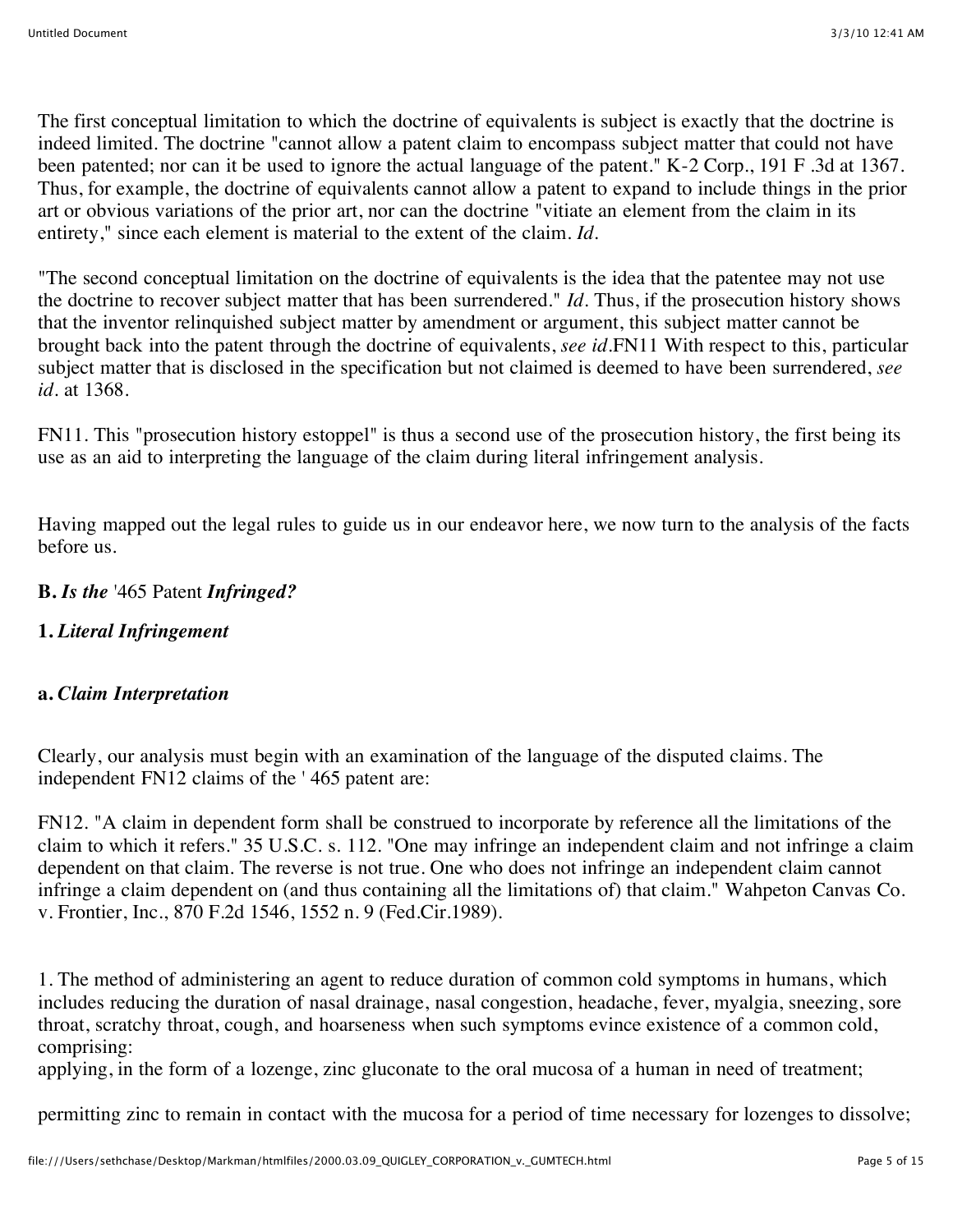and applying additional dosages of zinc until the symptoms have disappeared.

....

4. A method for treating the common cold comprising:

(a) applying an effective dosage of zinc gluconate to the oral mucosa of a human in need of treatment;

(b) permitting the zinc thereof to remain in contact with the oral mucosa for a period of time necessary for it to saturate the oral mucosa; and

(c) applying additional dosages to [ *sic* ] zinc gluconate in like fashion until the cold has been treated.

....

18. A method for treating symptoms commonly associated with the common cold, the symptoms including nasal drainage, nasal congestion, headache, fever, myalgia, sneezing, sore throat, scratchy throat, cough or hoarseness to reduce the duration or severity thereof comprising:

(a) applying an effective dosage of zinc gluconate to the oral mucosa of a human in need of treatment;

(b) permitting the zinc thereof to remain in contact with the oral mucosa for a period of time necessary for it to saturate the oral mucosa; and

(c) applying additional dosages of zinc gluconate in like fashion until the severity or duration of the symptom has been reduced.

Ex. E, Defs.' Mot for Summ. J., U.S. Patent No. Re. 33,465.

With respect to Claim 1, we first observe that one of the elements of the claim is that the cold remedy be applied "in the form of a lozenge". As discussed above, literal infringement is found only where each and every limitation of the claim is found in the accused device, *see* Elkay Mfg., 192 F.3d at 980. Here, there is no dispute that ZICAM is not dispensed in lozenge form, and thus an allegation of literal infringement as to Claim 1 must fail. FN13

FN13. Quigley focuses its argument regarding literal infringement on Claim 4, and thus it appears that this finding with respect to Claim 1 is not disputed. Moreover, as Claims 2 and 3 are dependent on Claim 1, our finding that there is no literal infringement of Claim 1 means that there is no literal infringement of Claim 2 or 3, either.

Claims 4 and 18 FN14 present a harder question, because they do not appear to specify the method of delivery for the zinc compound.FN15 However, Claims 4 and 18 do specify that the zinc compound is to be applied to the "oral mucosa," and on this point the parties differ. GumTech argues that because its product is a "nasal gel" that is "applied intranasally", it simply cannot be said to apply a dose of zinc gluconate to the *oral* mucosa, and that, in addition, the nasal gel does not in any event remain in contact with the oral mucosa for a period of time sufficient to saturate the oral mucosa, as is required by the second element of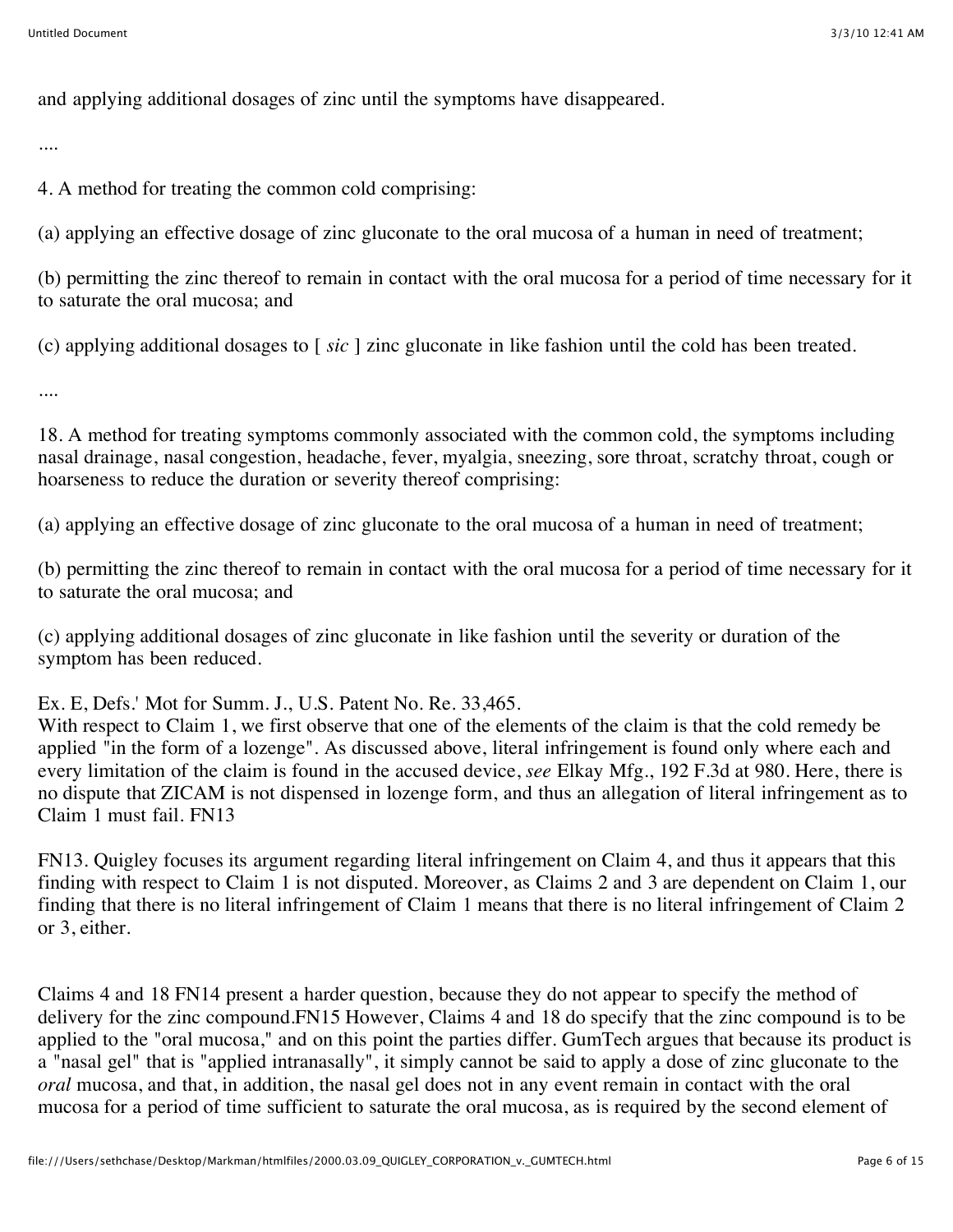the claim. In support, GumTech offers the declaration of Gary Kehoe, president of GumTech International, who states that "The ZICAM nasal gel accused of infringement is not applied to the oral mucosa." Decl. of Gary Kehoe para. 3. GumTech also claims that statements Mr. Eby made in the process of prosecuting the ' 465 patent foreclose the application of that patent to "any method or product where zinc compounds are applied to the nasal mucosa, i.e., applied intranasally." Defs.' Brief in Supp. of Mot. for Summ. J. at 12.

FN14. It is worth noting that Claims 4 and 18 were added to the patent during the reissue process, while Claim 1 was in the original ' 070 patent. To the extent that Mr. Eby's efforts to obtain a reissue patent were meant to broaden the scope of the patented device, these two claims represent some of the fruits of that effort.

FN15. There does not appear to be dispute that the "zincum gluconium" present in ZICAM is in fact zinc gluconate, the subject matter of the ' 465 patent.

In response, Quigley argues first that ZICAM's nasal gel does indeed reach the "oral mucosa". Quigley notes that ZICAM's instructions direct the user to blow his nose before pumping in the gel, which, Quigley avers, results in the gel's application to the oral mucosa. Quigley also offers an affidavit by Dr. Andrew Goldberg, M.D.FN16, stating his opinion that ZICAM "delivers its spray gel to the user in such a way as to result in the application of zinc gluconium to the oral mucosa as that term is defined in United States Patent No. Re. 33,465." Ex. E, Pl.'s Opp'n to Defs.' Mot. for Summ. J., Affidavit of Dr. Andrew Goldberg, M.D. para. 4 (hereinafter "Goldberg Affidavit").FN17

FN16. An Ear, Nose, and Throat specialist at the Hospital of the University of Pennsylvania.

FN17. Quigley also argues that ZICAM must work on the oral mucosa because GumTech has in the past cited studies involving the application of zinc compounds to oral mucosa to support ZICAM's efficacy. In particular, Quigley cites several letters from GumTech's counsel to the National Advertising Division of the Council of Better Business Bureaus (the "NAD"). This organization is an industry self-regulation group that oversees claims made in national advertising, *see* Pl.'s Opp'n to Defs.' Mot. for Summ. J. at 8 n. 9. In the Fall of 1999, Quigley, through the NAD, "challenged" the claims made regarding ZICAM's effectiveness. In response to this challenge, GumTech's counsel sent (at least) two letters, totaling thirty-seven single-spaced pages, to the NAD, which argued, in part, that the content of ZICAM's advertising was proper, *see* Exs. C & D, Pl.'s Opp'n to Defs.' Mot. for Summ. J., Ltrs. from Gary L. Yingling, Esq. to Andrea C. Levine, Esq. of Oct. 20, 1999 and Nov. 30, 1999.

Quigley's challenge, in part, claimed that GumTech relied on only one study to document ZICAM's effectiveness. In response to this, GumTech argued that ZICAM's effectiveness was supported by various studies of the effectiveness of zinc compounds on cold symptoms, as well as by the Homeopathic Pharmacopeia of the United States (the "HPUS") and homeopathic experts. Quigley points out that several of the studies cited by GumTech were studies supporting the effectiveness of zinc compounds applied to the *oral* mucosa, and that one of these was in fact Quigley's own study supporting the efficacy of COLD-EEZE. Quigley then argues that "GUMTECH's assertion that these studies support ZICAM's efficacy can only mean that GUMTECH *knows* that ZICAM delivers zinc gluconate to the oral mucosa" and that consequently ZICAM infringes on the '465 patent. Pl.'s Opp'n to Defs.' Mot. for Summ. J. at 9.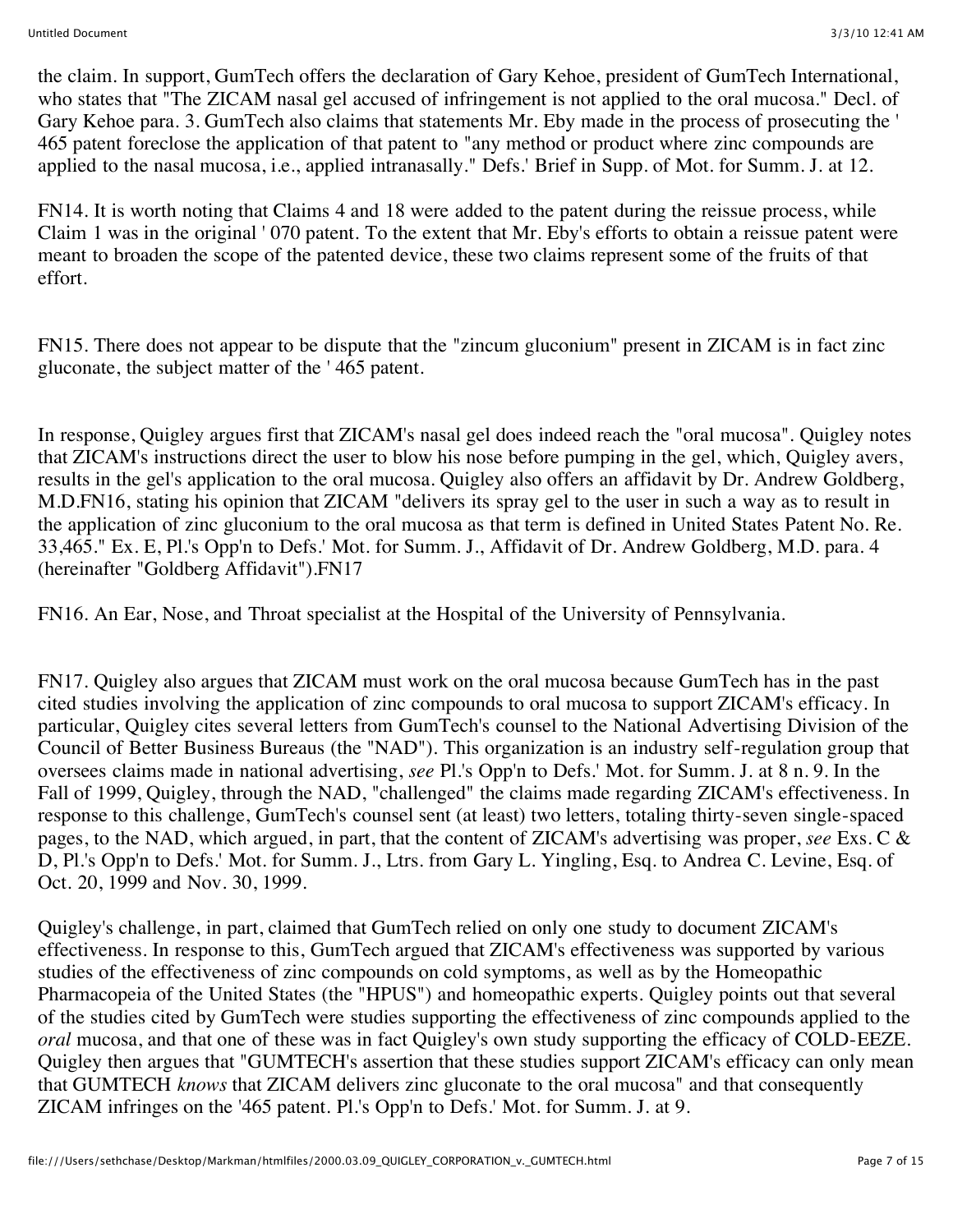We do not agree that the citation of these studies amounts to an admission that ZICAM works on the oral mucosa, nor that it creates an inference to that effect. For one thing, GumTech's letter citing the studies goes on to say that "[w]hile these three studies tested zinc in the form of a lozenge, the data from these studies can certainly be extrapolated to support the use of zinc generally in the treatment of the common cold. This is so especially in light of the fact that it appears to be a well-accepted theory that zinc ions would be most effective in treating the common cold if applied directly to the nasal cavity." Ex. D, Pl.'s Opp'n to Defs.' Mot. for Summ. J. at 17. It is clear from the context that GumTech acknowledges that ZICAM does not fall within the direct ambit of the studies, and also that there is a claimed distinction between the subject of the studies-lozenges-and ZICAM's application to the "nasal cavity".

Moreover, that GumTech might seek to rely upon the studies of *oral* applications to support a *nasal* product is supported by the fact that elsewhere in its letter GumTech avers that under the practice of homeopathic medicine-and ZICAM is a "homeopathic" product according to its labelling-once an ingredient has been "proved" and listed in the HPUS, the form of dosage does not matter. Ex. D, Pl.'s Opp'n to Defs.' Mot. for Summ. J. at 4-5. Therefore, it is not surprising that GumTech would argue that studies about the oral application of zinc would equally provide support for the nasal application of the same substance. We cannot therefore infer from GumTech's citation of these studies that ZICAM must operate on the oral mucosa or take this citation to be an admission of such a fact.

Quigley argues further that ZICAM is designed to remain in contact with the oral mucosa for a period of time sufficient for it to saturate that mucosa, the second element of Claims 4 and 18. Quigley points to ZICAM's packaging, which refers to a "constant release and long-lasting suspension of its active ingredient", Pl.'s Opp'n to Defs.' Mot. for Summ. J. at 16. Finally, Quigley claims that ZICAM's instructions for use (directing repeated application of ZICAM, including the use of ZICAM for a forty-eight hour period after symptoms subside) fall under the last element of Claims 4 and 18, which discloses the application of additional doses "until the cold has been treated."

As with Claim 1, our analysis of the scope of Claims 4 and 18 must begin with their language. An obvious initial question is the meaning of the term "oral" used in the claim. The "ordinary and customary" meaning of "oral" would appear in this context to be "of or pertaining to the mouth, as a part of the body." X *The Oxford English Dictionary* 886 (2d ed.1989) (def.3(a)). However, in the specification of the '465 patent, "oral mucosa" is defined as the "lining of the mouth, tongue, and throat," U.S. Patent No. Re. 33,465 at col. 3 line 44, and since, as noted above, the specification may serve to provide definitions of terms used in the claims, we find that this is the proper definition of "oral mucosa" for the purpose of interpreting the claim. FN18 In particular, we note here that the patent's definition of "oral mucosa" clearly excludes nasal membranes from the patent claims. Thus, to the extent that ZICAM infringes the ' 465 patent, it must result from its application to the oral mucosa. As the parties dispute whether it is so applied, we will discuss this more below.

FN18. In its pleadings, Quigley states that "[t]he '465 Patent discloses and claims application of zinc gluconate to the 'oral' or 'pharyngeal' mucosa ... further defined in the specification as the lining of the mouth, tongue and throat.' " Pl.'s Opp'n to Defs .' Mot. for Summ. J. at 4. As noted in the text, we agree with the use of the definition from the specification, but we would note that this is not given in the specification as a definition for "pharyngeal" mucosa. In fact, "pharyngeal" mucosa would appear to be distinct from "oral" mucosa because the "Detailed Description of the Invention" in the specification states "Such method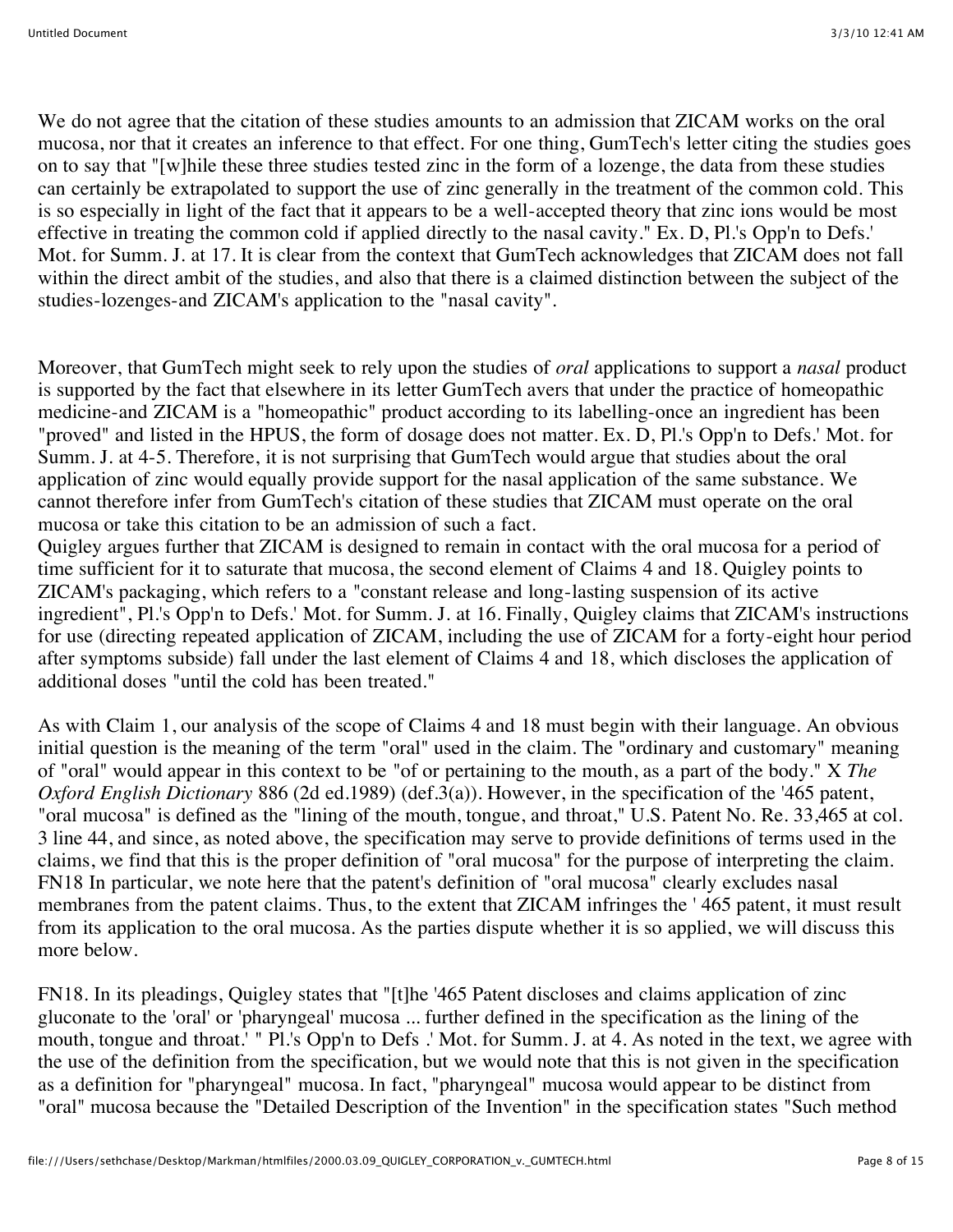involves administration of ... zinc compounds ... to oral, pharyngeal and/or nasal mucosal membranes." U.S. Patent No. Re. 33,465 at col. 2 lines 62-65. The pharyngeal mucosa is therefore not part of the patent claims, which mention only "oral". We note for reference that the pharynx-which, again, is an area of the body not part of the claims here-is "The cavity, with its enclosing muscles and mucous membrane, situated behind and communicating with the nose, mouth, and larynx, and continuous below with the oesophagus; forming a passage from the mouth for the food and drink, and from the nasal passages for the breath." XI *The Oxford English Dictionary* 664 (2d ed.1989).

Our next step in interpreting the language of the claim is to examine the prosecution history to find if that history further illuminates the "true meaning" of the '465 claims. During the prosecution of the '465 patent, the examiner on March 4, 1988 rejected all of the pending claims as obvious with respect to prior art and with particular reference to the art taught in, *inter alia,* the *Modern Drug Encyclopedia*FN19, which includes a listing for an "aqueous solution of zinc borate 2% .... *For use* as astringent, decongestant in common colds. *Applied* by spray ... 4 to 10 drops in each nostril or eye, several times daily." *Modern Drug Encyclopedia* 1168 (Marion E. Howard ed., 6th ed. n.d.).

FN19. Two different versions of this work are referenced. The examiner lists it as "ed. by Gutman or Howard", and an examination of the file contents reveals photocopied extracts of both an edition edited by Jacob Gutman and a later sixth edition edited by Marion E. Howard. There are no material differences between the pertinent entries in the two versions.

Subsequently, Mr. Eby, through counsel, filed a response with the PTO that sought to distinguish his invention from the art taught in the *Modern Drug Encyclopedia.*FN20 This response contains a number of statements that GumTech alleges to be of signal importance in defining the limits of the scope of the '465 patent's claims. Mr. Eby stated to the PTO that:

FN20. We note that the examiner's rejection included reference to other prior art besides the *Modern Drug Encyclopedia,* and Mr. Eby's response naturally sought to distinguish his invention from these other references as well, but it is the responses to the *Modern Drug Encyclopedia* that GumTech cites.

For example, Modern Drug appears to indicate utility only in connection with application to the nostril or eyes, and then only as an astringent or decongestant. However, Mr. Eby's invention is directed to the application of zinc ions to the *oral* mucosa, and excludes application to the nasal or opthalmic membranes. This is based on Mr. Eby's finding that application of ionizable zinc to the *oral* mucosa is an important aspect of the invention. By suggesting application to the nasal membrane or eyes, Modern Drug in fact teaches *away* from the invention by teaching routes believed to be inoperative.

Ex. F2, Defs.' Mot. for Summ. J., George Andrew Eby III Response to Official Action Mailed March 4, 1988 at 6 (emphasis in original). Later, Mr. Eby argues:

[The prior art] fails to teach or suggest the *claimed* invention. For example, none of the art contains *any* indication of the importance of application of zinc ions to the *oral* mucosa. Both Loose and Modern Drug, in fact, indicate to the contrary, with Loose indicating principally an application to the *eyes,* and Modern Drug requiring application to the *nostril or eyes.* Neither of these routes are included within the scope of the claimed invention-in fact, the inventor has found that application to the *oral* mucosa is critical, in that nasal application does not appear to provide a common cold treatment.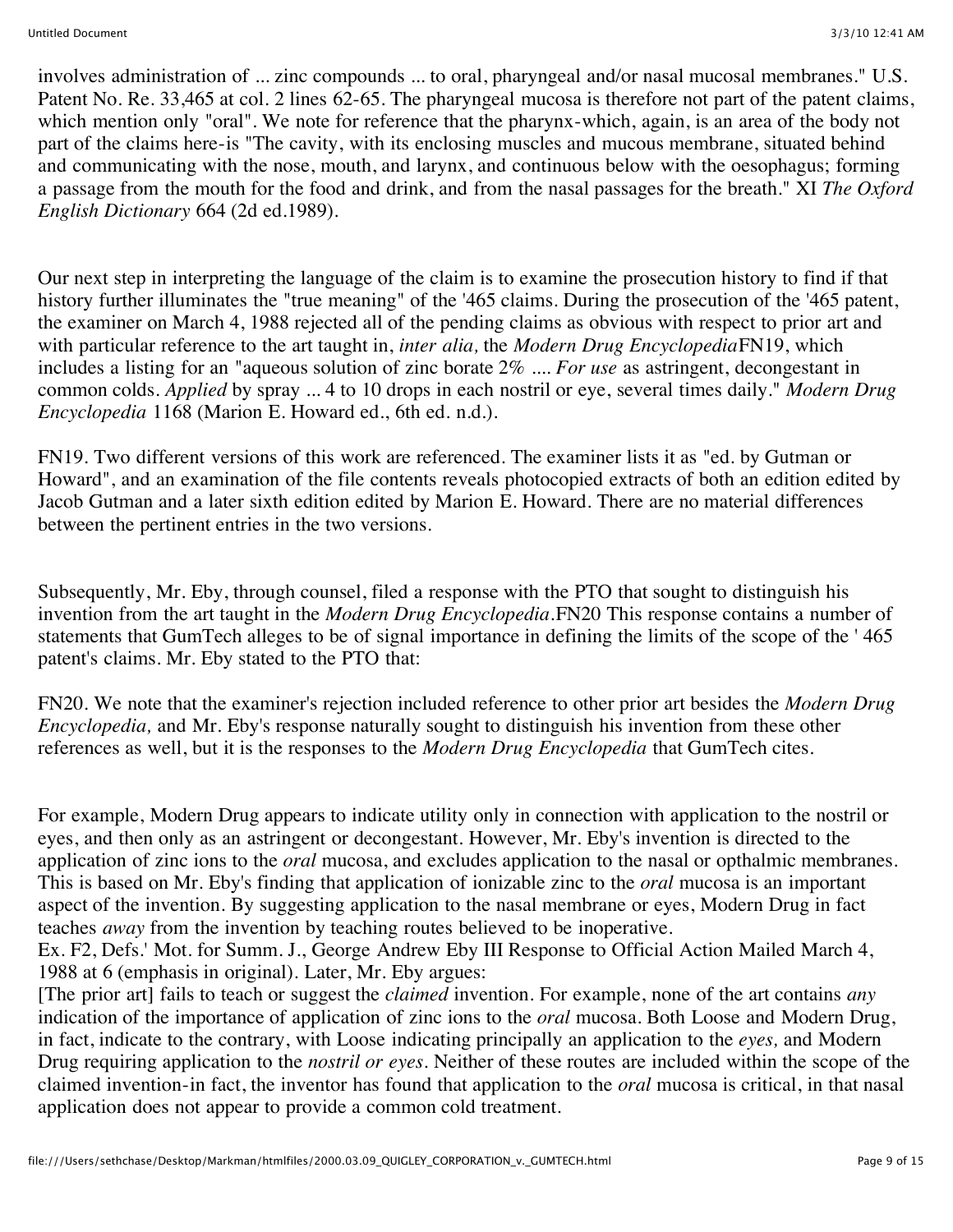Id. at 9-10 (emphasis in original). Similarly, Mr. Eby also says, "Furthermore, the inventor has on various occasions tested a zinc gluconate spray intranasaly [ *sic* ], and it was not found to be effective in cold treatment." Id. at 5. In a separate, later declaration, Mr. Eby stated to the examiner that his early experiments in the area had included use of a "zinc gluconate nasal spray solution[ ]" and that these had resulted in "extreme nasal pain." George Andrew Eby III Declaration dated December 13, 1988 at 5. At this stage in claim interpretation, the question before us with respect to these statements is whether they serve to reveal the true meaning of the language used in the claims themselves, with the proviso that, as discussed above, we cannot use the prosecution history to "enlarge, diminish, or vary the limitations in the claims." Markman, 52 F.3d at 980. From its pleadings, it appears that GumTech would like us to take the prosecution history to show that the "true meaning" of the phrase "A method for treating ..." in Claims 4 and 18 to be "A method, not including those methods involving a nasal spray, for treating ..." FN21

FN21. As discussed above, the language of the claims and specification of the '465 patent show that the patent is restricted to applications of zinc compounds to the "lining of the mouth, tongue, and throat." Quigley does not claim that the prosecution history in any way changes that definition.

We find that the prosecution history cannot so limit our interpretation of the claim. Mr. Eby's communication with the PTO certainly makes clear that he is focused solely on application to the oral mucosa, and that application to other mucosa, in particular the nasal mucosa, is not a part of his claimed invention.FN22 Mr. Eby even, as quoted above, averred that he had found a nasal spray to be ineffective.FN23 Nonetheless, we cannot take these statements to change the meaning of the claim into a form palatable to GumTech. The plain language of Claims 4 and 18 refers to "A method." FN24 Were we to employ the prosecution history to exclude various methods from this locution, we would unquestionably be "diminishing" the limitation of the claim, which is exactly what we *cannot* do at this stage.FN25

FN22. Our findings above show that the claims of the patent are indeed limited to application of zinc gluconate to the "lining of the mouth, tongue, and throat."

FN23. We do note that the statement in the March 4, 1988 Response, at least, was made in the context of explaining why application to the nasal, as opposed to oral, mucosa was outside of his invention.

FN24. While we may be struck with the breadth of the "a method" locution in the patent claims, "[a]mbiguity, undue breadth, vagueness, and triviality are matters which go to claim *validity* ... not to interpretation or construction." Intervet America, Inc. v. Kee-Vet Laboratories, Inc., 887 F.2d 1050, 1053 (Fed.Cir.1989), and "[n]o matter how great the temptations of fairness or policy making, courts do not rework claims. They only interpret them." *Id.*

FN25. In support of its argument that the prosecution history of the '465 patent forecloses application of that patent to ZICAM, and in particular in reply to Quigley's argument that counsel's statements during patent prosecution ought not be read to limit the patent claims, GumTech cites to a number of cases in which a court has in fact used prosecution history estoppel to limit the claims made by an inventor. Moreover, GumTech avers that, in general, the cases in which the prosecution history is used to limit the patent claims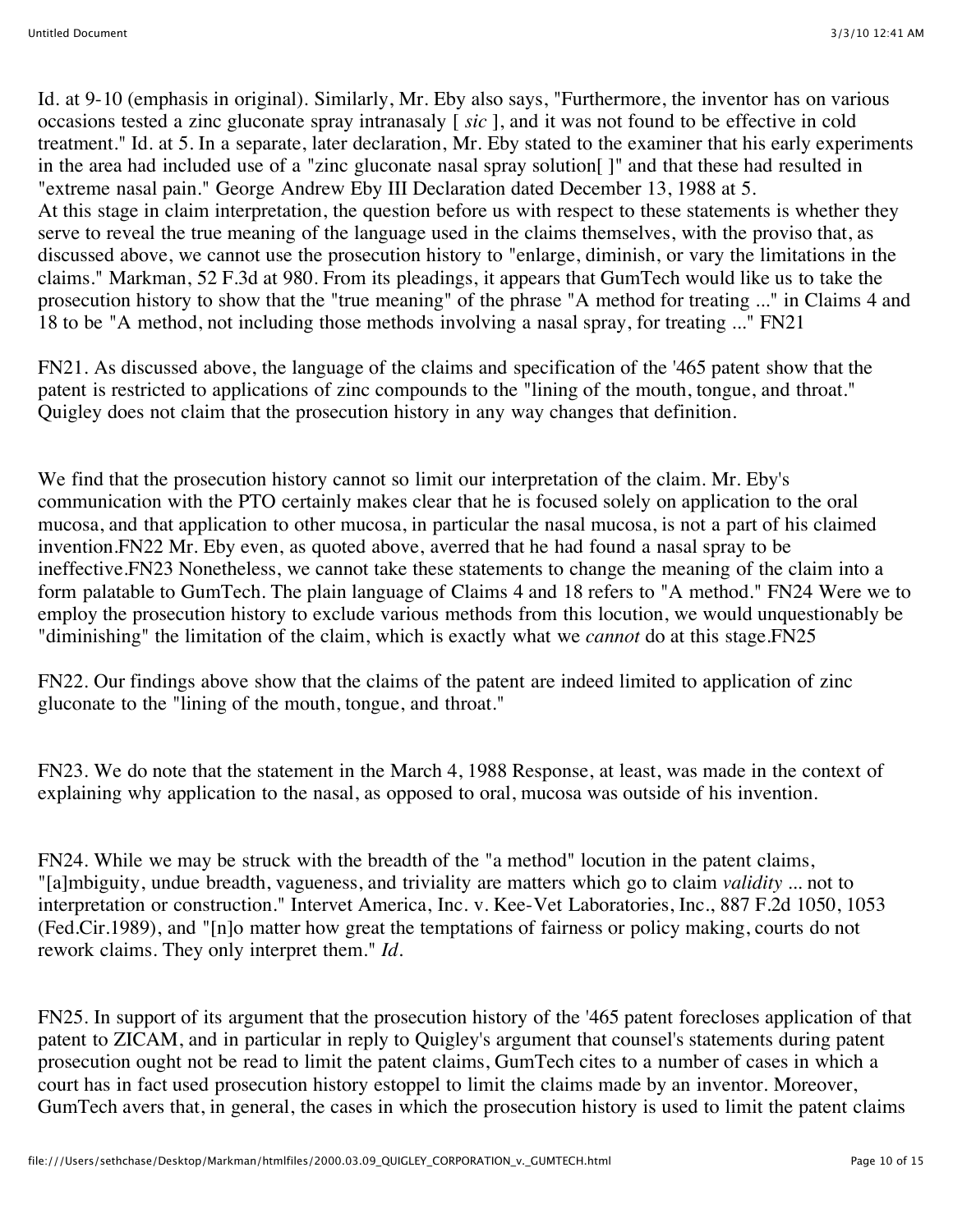greatly outnumber those in which courts find that the statements in the history were mistaken and do not give rise to estoppel. However, the cases to which GumTech points address circumstances in which the court employed prosecution history estoppel in the context of analysis under the doctrine of equivalents. As discussed above, the doctrine of equivalents is only employed following a finding that there is no literal infringement, and we are not yet at that stage. Instead, we are here still engaged in claim interpretation, where the standards are distinct from those pertaining to the doctrine of equivalents.

Also with respect to the use of prosecution history, the parties have devoted much space to briefing the claimed implications of Intervet America, Inc. v. Kee-Vet Laboratories, Inc., 887 F.2d 1050 (Fed.Cir.1989), and it is therefore appropriate to discuss it in some detail here. In *Intravet,* the inventor's counsel had, during the prosecution of the patent, accompanied an amendment of the claims sent to the PTO with a statement restricting the scope of the invention and the patent claims. *See* id. at 1054. This statement, however, was admittedly false-the invention was not limited in the way counsel stated. *See id.* Moreover, notwithstanding counsel's comment, the claims themselves were never amended in a way consistent with the comment, and the examiner subsequently approved them in the unamended form. *See id. Intravet* held that under such circumstances, in the context of interpreting the claims, the attorney's remark could not override the clear language of the claims. *See id*. The court noted that, in subsequently approving the patent, the examiner was not misled or deceived by the attorney's statements, and that the claims therefore controlled the interpretation. *See id.*

Quigley argues that under this holding, we cannot apply statements in the prosecution history to the patent claims. GumTech argues in reply that *Intervet* is applicable; the examiner here was indeed misled because she relied on the representations in Mr. Eby's communications in approving the patent. Both parties' claims with respect to *Intervet* have some merit. *Intervet* clearly stands for the proposition, as Quigley argues, that at the claim interpretation stage, stray remarks in the prosecution history cannot overcome the approved language of the claim themselves. On the other hand, there is no claim here that Mr. Eby's statements were not true with respect to the limits on his claims, and, in particular, they show that he restricted his claims to applications to the oral mucosa, and the claims themselves bear this out. In any event, we do not find the *Intervet* case to be dispositive in either party's favor.

This brings us to the end of the "claim interpretation" portion of the analysis. As discussed above, we find that the Claims of the '465 patent are restricted to applications of zinc gluconate to the lining of the mouth, tongue, and throat. We also find that the Claims do indeed extend to any method of delivery to the lining of the mouth, tongue, and throat, and in particular to a method of delivery to the oral mucosa that involves pumping the zinc gluconate through the nose.

We now move on to examine whether ZICAM infringes these claims.

## **b.** *Infringement Analysis*

As stated at the outset, once we have established the proper legal construction of the claims, the question of whether an accused product infringes these claims is one of fact. Here, GumTech argues that there is no disputed issue of material fact with respect to infringement, and that summary judgment is therefore appropriate. Specifically, GumTech contends that it is undisputed that ZICAM is not applied to the oral mucosa. It offers the Declaration of GumTech International's president, Gary Kehoe, who states that ZICAM is not applied to the oral mucosa. Also on the basis of Kehoe's Declaration, GumTech avers that ZICAM is a nasal gel, applied intranasally, and that it therefore cannot infringe on the '465 patent.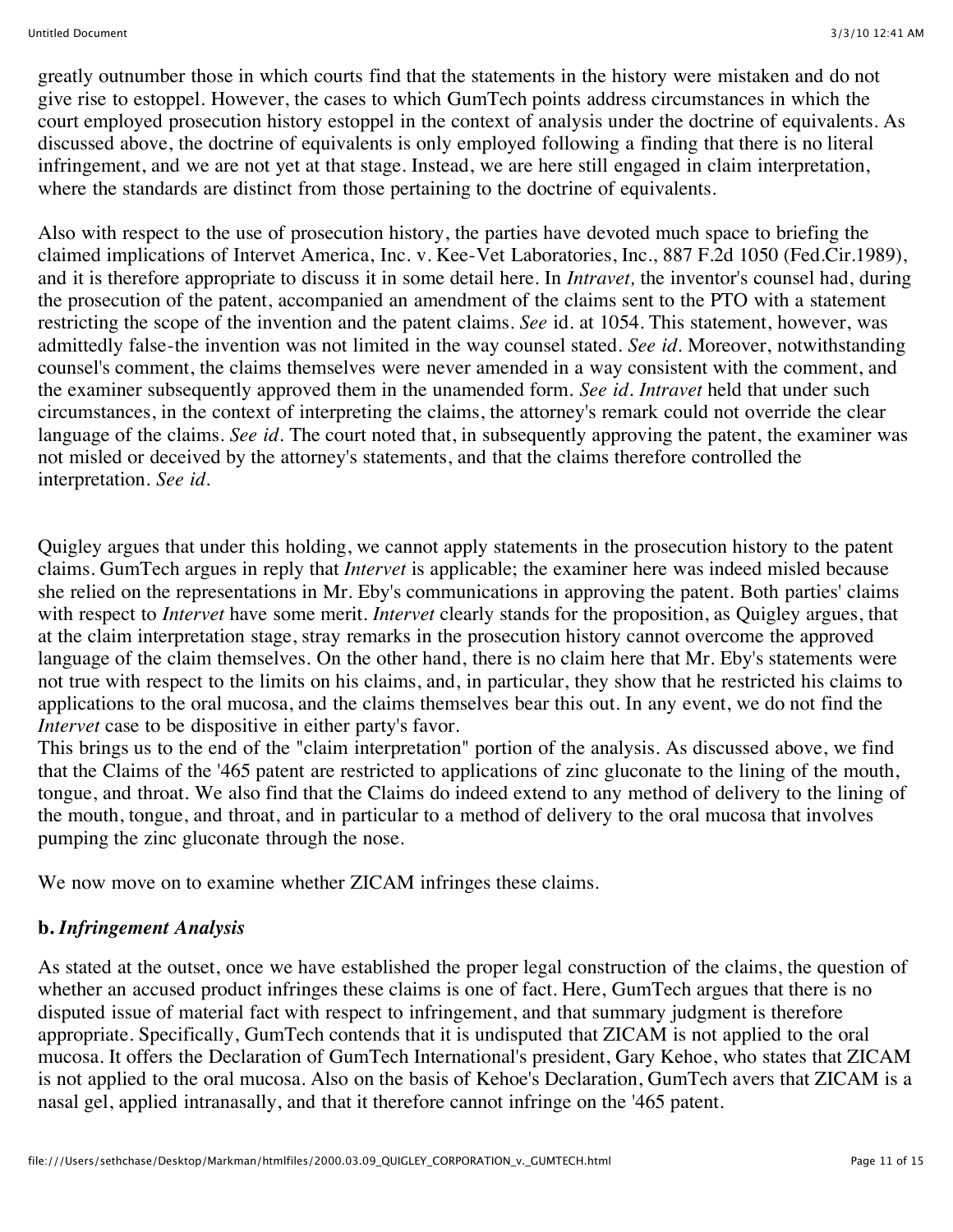In response to this, Quigley offers the affidavit of Andrew Goldberg, M.D., who opines that ZICAM is in fact applied to the oral mucosa. GumTech raises a number of arguments as to why this affidavit ought not to guide our decision here. First, it argues that the affidavit does not, in any event, raise a genuine issue of material fact; second, it argues that the affidavit is defective because Goldberg is not competent to testify as he does.

GumTech contends that Goldberg's expert testimony cannot raise a genuine issue of material fact because Goldberg seeks to intrude into the province of the Court by defining how the term "oral mucosa" should be defined in the patent. While such a use of this affidavit may indeed be inappropriate, we do not think that this is the use to which the Goldberg Affidavit is put here. Above, we have concluded that "oral mucosa", as used in the '465 patent, means "the lining of the mouth, tongue, and throat". The Goldberg Affidavit states that "it is my opinion that when used as a nasal spray, the Zicam product delivers its spray gel to the user in such a way as to result in the application of zinc gluconium to the oral mucosa as that term is defined in United States Patent No. Re. 33,465." Goldberg Affidavit para. 4. On its face, and taking inferences in favor of the plaintiff as we must, this does not appear to present us with a legal conclusion, but instead provides a medical opinion that ZICAM, because of its constitution and means of administration, does reach the "oral mucosa". FN26

FN26. Goldberg's conclusions are cited by Quigley in a section of their brief headed "ZICAM is a Method for Treating the Common Cold Which Applies an Effective Dose of Zinc Gluconate to The Oral Mucosa ." *See* Pl.'s Brief in Opp'n to Defs.' Mot. for Summ. J. at 15. Clearly, the use of the Goldberg Affidavit goes to what it is that ZICAM does, not what the patent claims mean.

In support of its claim that such expert testimony does not create an issue of material fact, GumTech cites to Southwall Techs ., Inc. v. Cardinal IG Co., 54 F.3d 1570 (Fed.Cir.1995), Markman, 52 F.3d at 967, and Becton Dickinson & Co. v. C.R. Bard, Inc., 922 F.2d 792 (Fed.Cir.1990). None of these cases directs us to disregard Dr. Goldberg's testimony. *Southwall, Markman,* and *Becton* are easily distinguished because the expert testimony discussed-and disregarded-was in each case presented for the purpose of claim construction, *see* Southwall, 54 F.3d at 1577-78; Markman, 52 F.3d at 982, while the Goldberg Affidavit is proffered to present an issue of material fact at the infringement analysis stage.FN27

FN27. *Southwall* is a closer case with respect to this because the party presenting the expert evidence had, according to the court, conflated the processes of claim interpretation and literal infringement, *see* Southwall, 54 F.3d at 1577. However, even assuming that *Southwall* was an infringement analysis, this still would not compel us to disregard Goldberg's testimony. In *Southwall* the court's criticism of the expert testimony was that to the extent that the testimony attempted to define a term (specifically, "sputterdeposited dielectric"), the testimony did not go to how one "skilled in the art" would define that term, and therefore the expert opinions as to the meaning of the words were merely legal conclusions. *See* Southwall, 54 F.3d at 1577-78.

As noted in the text, we simply do not read Goldberg's Affidavit as an attempt to define "oral mucosa" for us. We also note that the question of what "oral mucosa" means to one "skilled in the art" is not raised in anyone's pleadings here. It appears that GumTech may be interpreting Dr. Goldberg's affidavit to say in effect "ZICAM is indeed applied into the nose, but I'm defining 'oral mucosa' to include the nose." Again, we do not read his statement that way.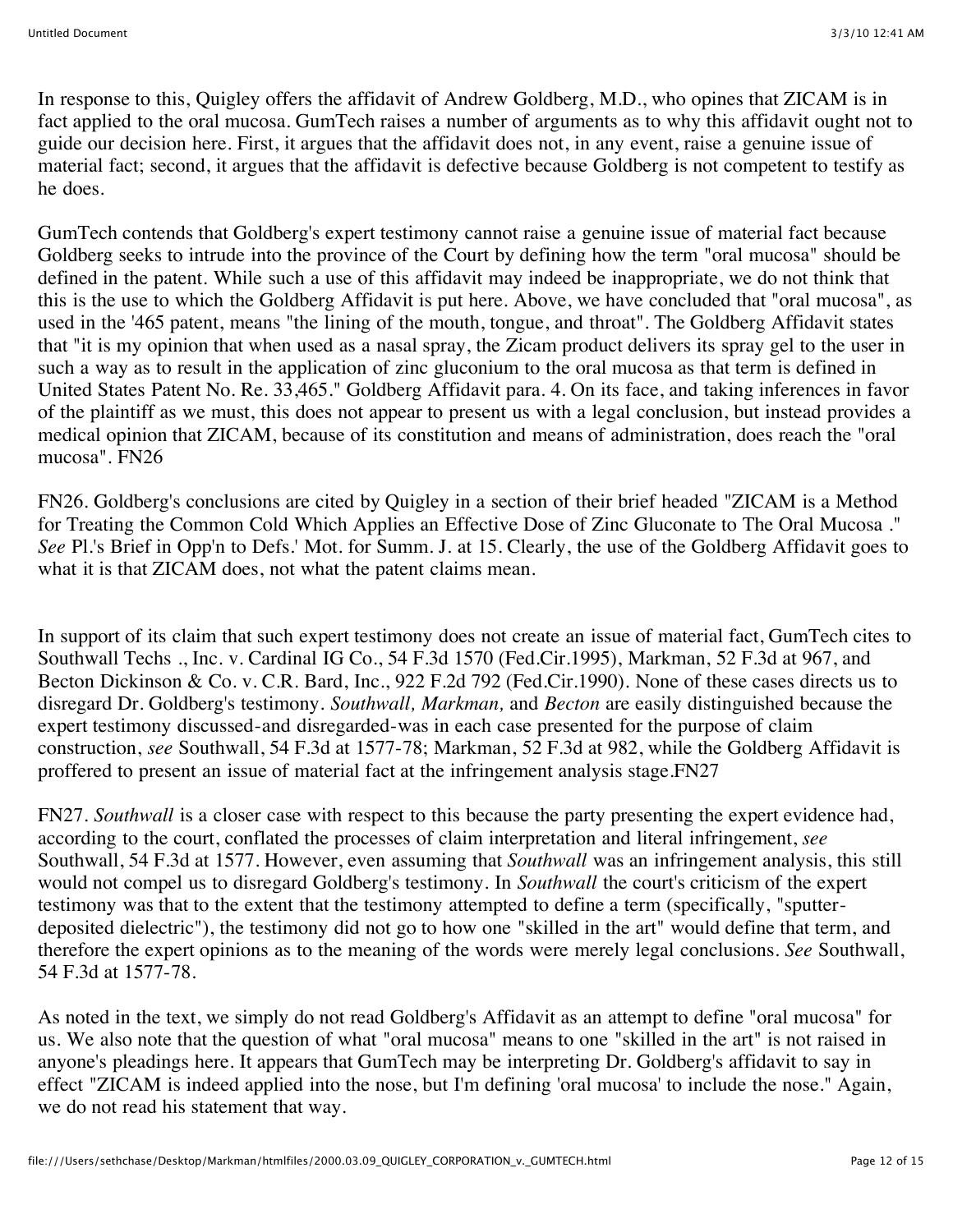Further, the only evidence that GumTech forwards to show that ZICAM is *not* applied to the oral mucosa is the declaration of GumTech International's president, Gary Kehoe, yet that declaration itself contains no definition of "oral mucosa" as Kehoe used it in making his factual declaration. Since the initial burden at summary judgment is on the movant, to the extent that the Goldberg Affidavit is no good, it is unclear how GumTech would meet its burden with the Kehoe Declaration.

In addition to this, GumTech argues that Dr. Goldberg is not competent to testify as he does because there is nothing in his affidavit showing that he reviewed the prosecution history of the patent. Here again we find that GumTech's analysis misses the point of the Goldberg Affidavit. GumTech cites to two cases in support of its competency claim, Datascope Corp. v. SMEC, Inc., 879 F.2d 820, 828 (Fed.Cir.1989) and Underwater Devices Inc. v. Morrison-Knudsen Co., 717 F.2d 1380, 1390 (Fed.Cir.1983). In *Datascope,* the district court had denied the plaintiff's claim that the defendant had willfully infringed its patent, and had justified that finding by noting that the defendant had obtained an opinion from its attorneys that the defendant's use did not infringe. The Federal Circuit reversed, holding that the attorney's opinion could not have reached certain important issues because there had been no review of the prosecution history. *See* Datascope, 879 F .2d at 828. Clearly, in *Datascope* the opinion in question went to legal questions regarding infringement, a readily distinguishable context from Dr. Goldberg's opinion about which mucosa ZICAM reaches.

Similarly, in *Underwater Devices* the court considered whether an attorney's opinion absolved the client of bad faith in its infringing activities, and found that the lawyer's failure to consult the prosecution history, among other things, prevented his opinion from being a proper infringement opinion. *See* Underwater Devices, 717 F.2d at 1390. Once again, this involves an opinion that was intended to go to the legal question of infringement, which is not what Dr. Goldberg's Affidavit goes to here.

We therefore find that Dr. Goldberg's testimony regarding to which mucosa ZICAM is actually applied, based as it is on his experience as a medical doctor, is competent despite his apparent failure to have reviewed Quigley's patent documents.

GumTech also argues that Mr. Eby had every opportunity to patent the nasal gel, but that he failed to do so both in prosecuting the original '070 patent and the reissue '465 patent. Moreover, GumTech avers, "Eby clearly surrendered any right to methods involving application of zinc via the nose by amending his patent claims in his original patent application to limit them to methods of applying zinc to the oral mucosa," and that Goldberg's affidavit should not allow Quigley to change that position. Defs.' Reply Brief in Supp. of Mot. for Summ. J. at 8. This argument ignores the claim that Quigley clearly makes here: that ZICAM is a product that delivers zinc gluconate to the oral mucosa through the nose.FN28 That is, according to Quigley, application of a spray to the nose is not inconsistent with application to the oral mucosa. This claim is exactly what the Goldberg Affidavit supports, not any claim about the meaning of any term in the patent.

FN28. In its pleadings, Quigley also, as noted above, argues that ZICAM's instructions for use, to include the instruction that users clear the nasal passageway prior to pumping ZICAM in, show that ZICAM is meant to go to the oral mucosa. In reply, GumTech argues that such statements, as mere claims within a pleading, are not in evidence, and that "there is no evidence in the record to establish that a user who follows [ZICAM's directions for use] will somehow miraculously 'saturate the lining of the throat, mouth and tongue.' " Defs.' Reply Brief in Supp. of Mot. for Summ. J. at 20. Again, this appears to reverse the burdens applicable here. GumTech seems to assume that there is some form of presumption in place in this case that simply because ZICAM is claimed to be a "nasal gel" and because it is administered through a nasal pump,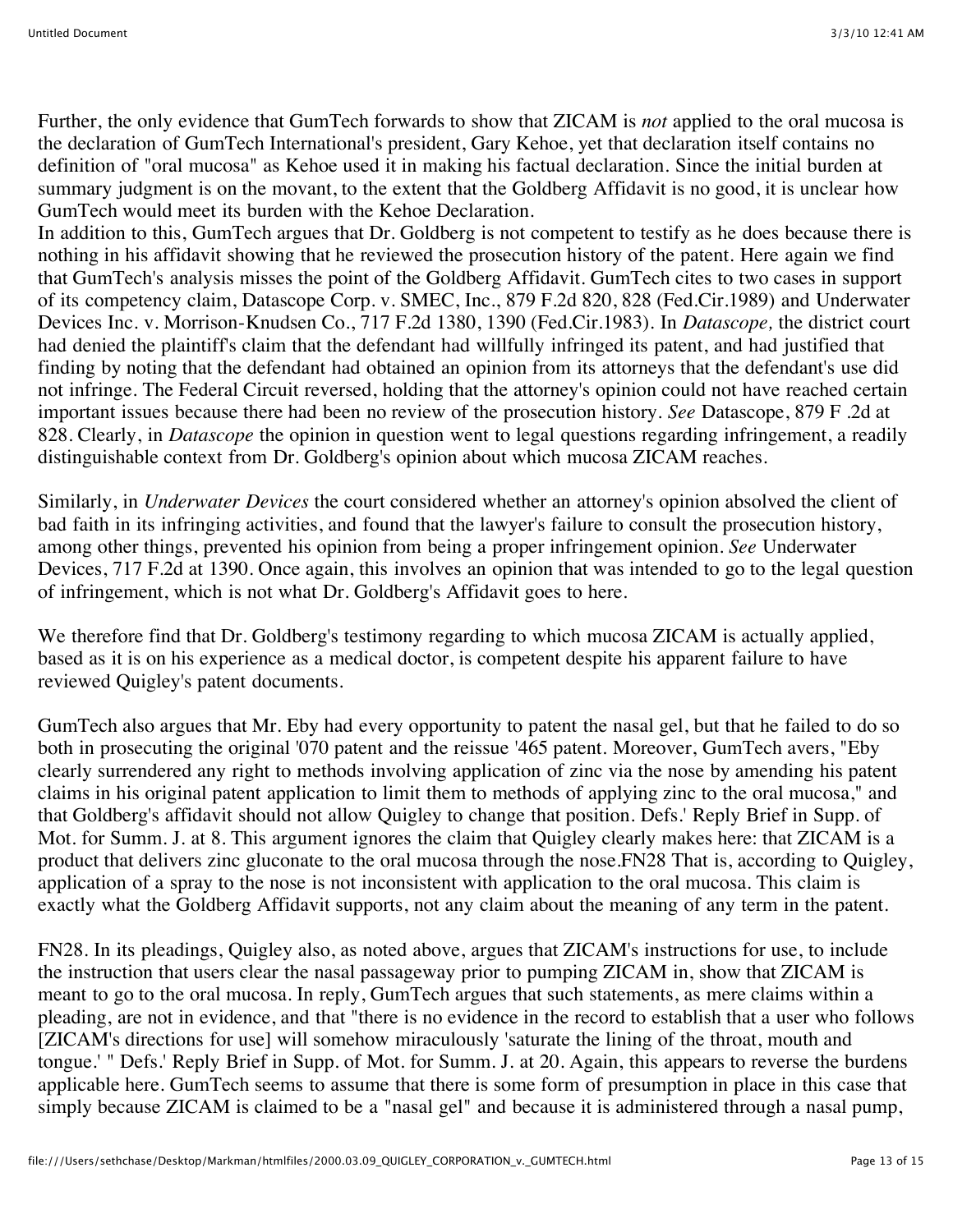then it must work on the nasal mucosa and not the oral mucosa. However appealing this may be to a layperson's common sense, GumTech does not cite any authority that would allow us to give legal effect to such a presumption, especially here at the summary judgment stage, where inferences are taken for the nonmoving party, nor is this anything of which we can take judicial notice. We are left, therefore, with, one the one hand, Kehoe's Declaration that ZICAM is not applied to the oral mucosa, and, on the other, Goldberg's Affidavit that it is indeed so applied.

The '465 patent, as the examiner approved it, clearly claims "a method" of application of zinc gluconate to the oral mucosa. According to Dr. Goldberg, GumTech has come up with a way to do that through the nose. GumTech says that this isn't so. This is on its face a dispute of material fact as to the infringement of the '465 patent by ZICAM, and therefore summary judgment may not be granted here on the question of literal infringement.FN29

FN29. As discussed at the outset of our discussion of Claims 4 and 18, GumTech also argues that ZICAM does not infringe the '465 patent because it in any event does not remain in contact with the oral mucosa for a period of time sufficient to saturate the oral mucosa, a requirement that is an element of the patent claims. Although we have found a disputed issue of material fact as to whether ZICAM reaches the oral mucosa, this of course does not necessarily foreclose summary judgment with respect to literal infringement on the grounds that ZICAM does not remain in contact with such mucosa long enough, since if ZICAM fails to meet any one of the elements of the patent claims, it does not literally infringe.

The only evidence that GumTech brings to bear on *this* issue appears to be the Gary Kehoe's declaration that ZICAM is not applied to the oral mucosa in the first place. On the other hand, the only evidence that Quigley brings to bear in opposition appears to be Dr. Goldberg's affidavit stating that ZICAM does reach the oral mucosa.

On balance, we find that GumTech's evidence as to the duration of ZICAM's application to the oral mucosa (or lack thereof) is not sufficient to show that there is no issue of material fact with respect to this duration. GumTech therefore does not carry its initial burden on summary judgment with respect to this issue, and we will not discuss it further.

# **2.** *Infringement Through the Doctrine of Equivalents*

The parties have extensively and fully briefed the question of infringement under the doctrine of equivalents: GumTech argues that it should be granted summary judgment on any infringement claims arising from the doctrine of equivalents, and Quigley has responded with arguments to the contrary. However, as discussed above, we employ the doctrine of equivalents only after a finding that there is no literal infringement. We have found above that there exist disputed issues of material fact as to whether there is literal infringement of the '465 patent by ZICAM, and consequently it would be premature for us to consider now the arguments under the doctrine of equivalents that are before us. Naturally, these arguments may be reasserted, if appropriate, later in these proceedings.

#### **III.** *Conclusion*

We interpret the Claims in the '465 patent to extend to any method of applying zinc gluconate to the lining of the mouth, tongue, and throat. Under this claim interpretation, there exist disputed issues of material fact as to whether ZICAM infringes the '465 patent, and therefore the defendants' motion for summary judgment